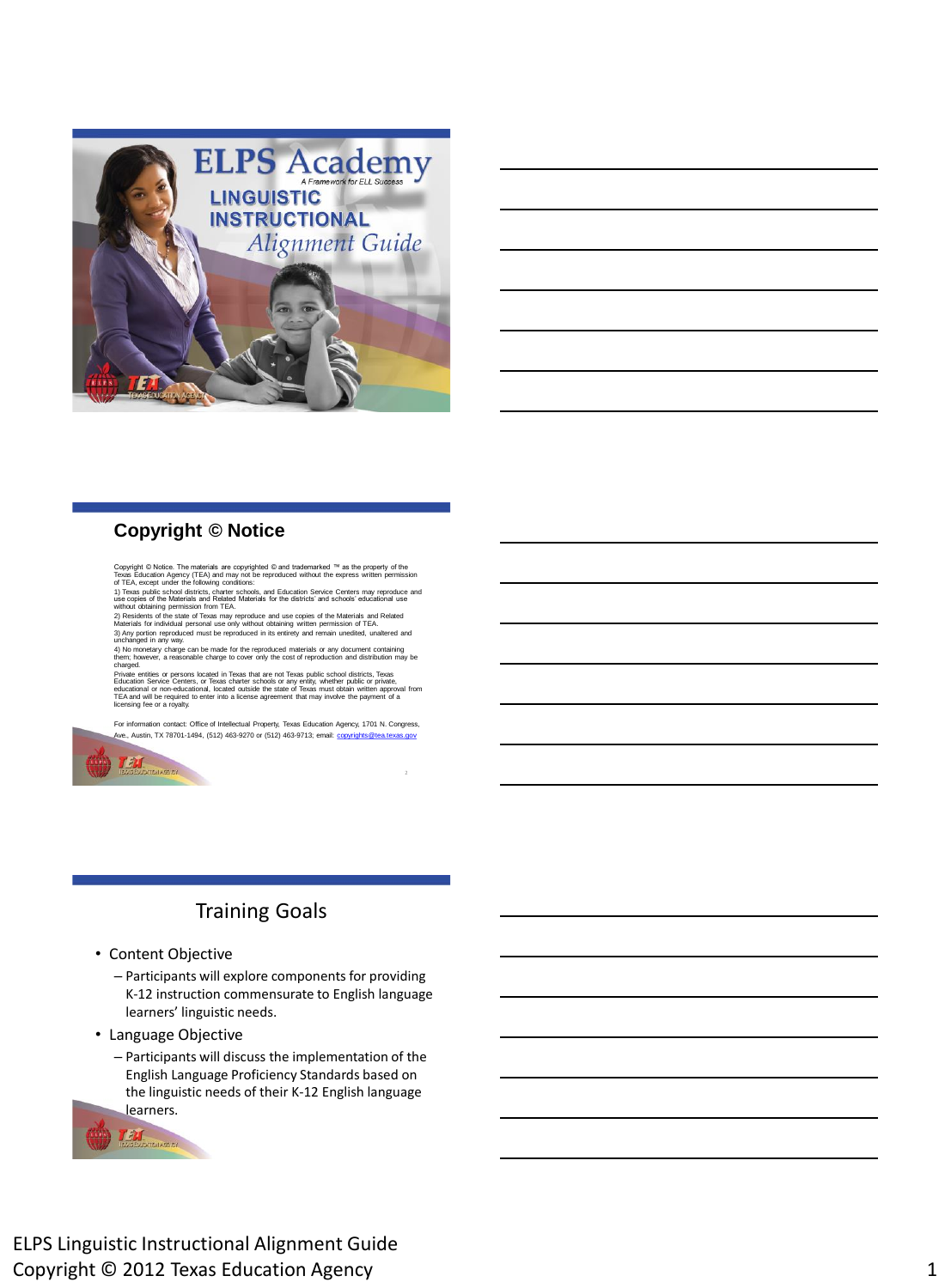## ELPS Linguistic Instructional Alignment Guide

- Allows teachers to see connections between
	- *English Language Proficiency Standards (ELPS)*
	- *ELPS-TELPAS Proficiency Level Descriptors (PLDs)*
	- *Linguistic Accommodations*
	- *College Career Readiness Standards (CCRS)*



#### Alignment of Components



#### Curriculum Requirements

#### Chapter 74.4. (a) (6)

• The English language proficiency levels of **beginning, intermediate, advanced, and advanced high** are not grade-specific. ELLs may exhibit different proficiency levels within the language domains of listening, speaking, reading, and writing*.* The **proficiency level descriptors outlined in subsection (d)** of this section **show the progression of second language acquisition from one proficiency level to the next** and serve as a road map to help content area teachers instruct ELLs commensurate with students' linguistic needs.

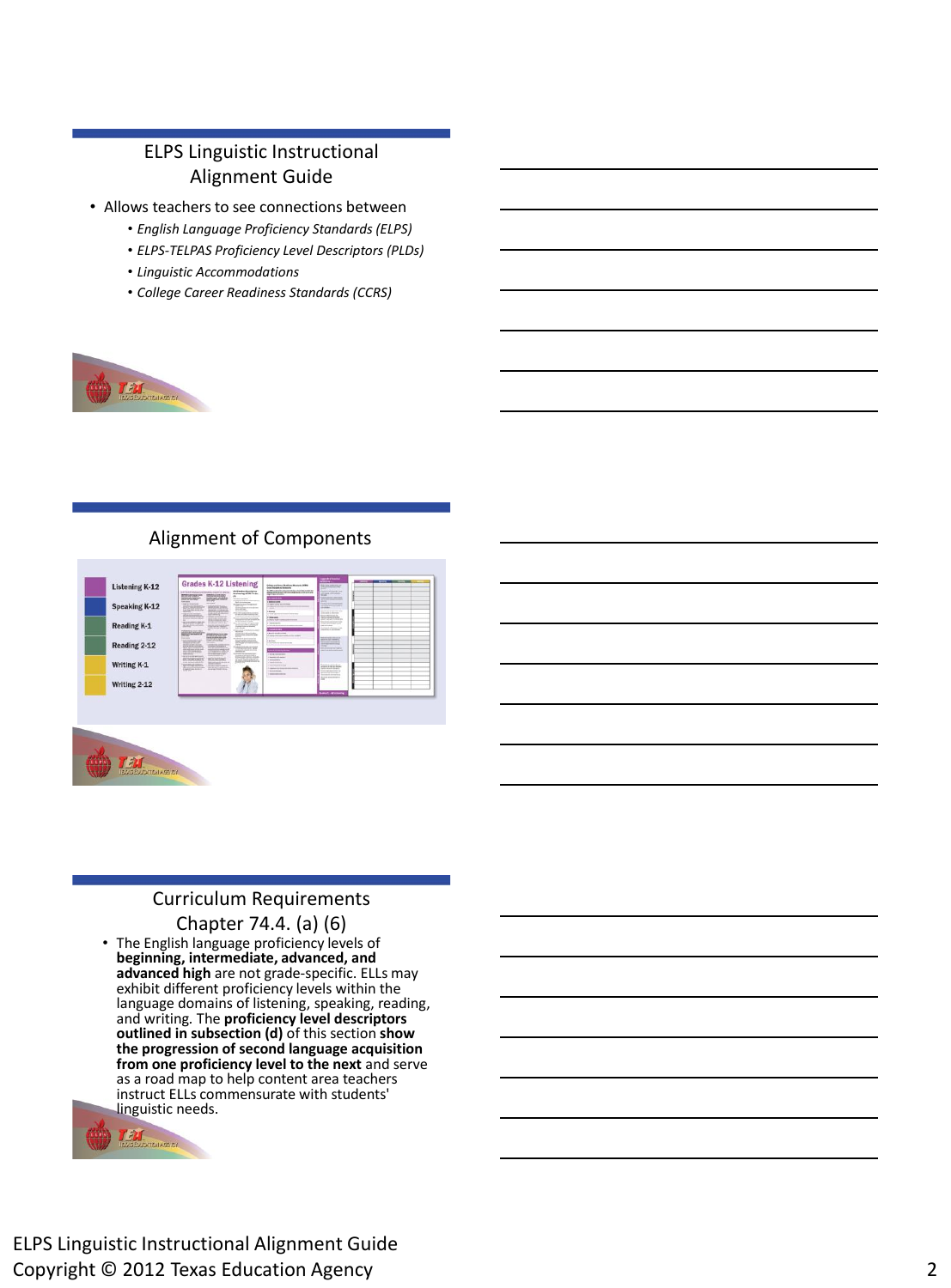## ELPS-TELPAS Proficiency Level **Descriptors**

• The PLDs describe how well ELLs at each proficiency level are able to understand and use English to engage in grade-appropriate academic instruction. There are separate PLDs for listening, speaking, reading and writing.



### ELPS-TELPAS Proficiency Level Descriptors

**These descriptors define the stages of second language acquisition and are referred to as English language proficiency levels.**





# Section 74.4. (b) (2)

• Requires that school districts provide instruction in the knowledge and skills of the foundation and enrichment curriculum in a manner that is **linguistically accommodated**  (communicated, sequenced, and scaffolded) **commensurate with the student's levels of English language proficiency** to ensure that the student learns the knowledge and skills in the required curriculum.

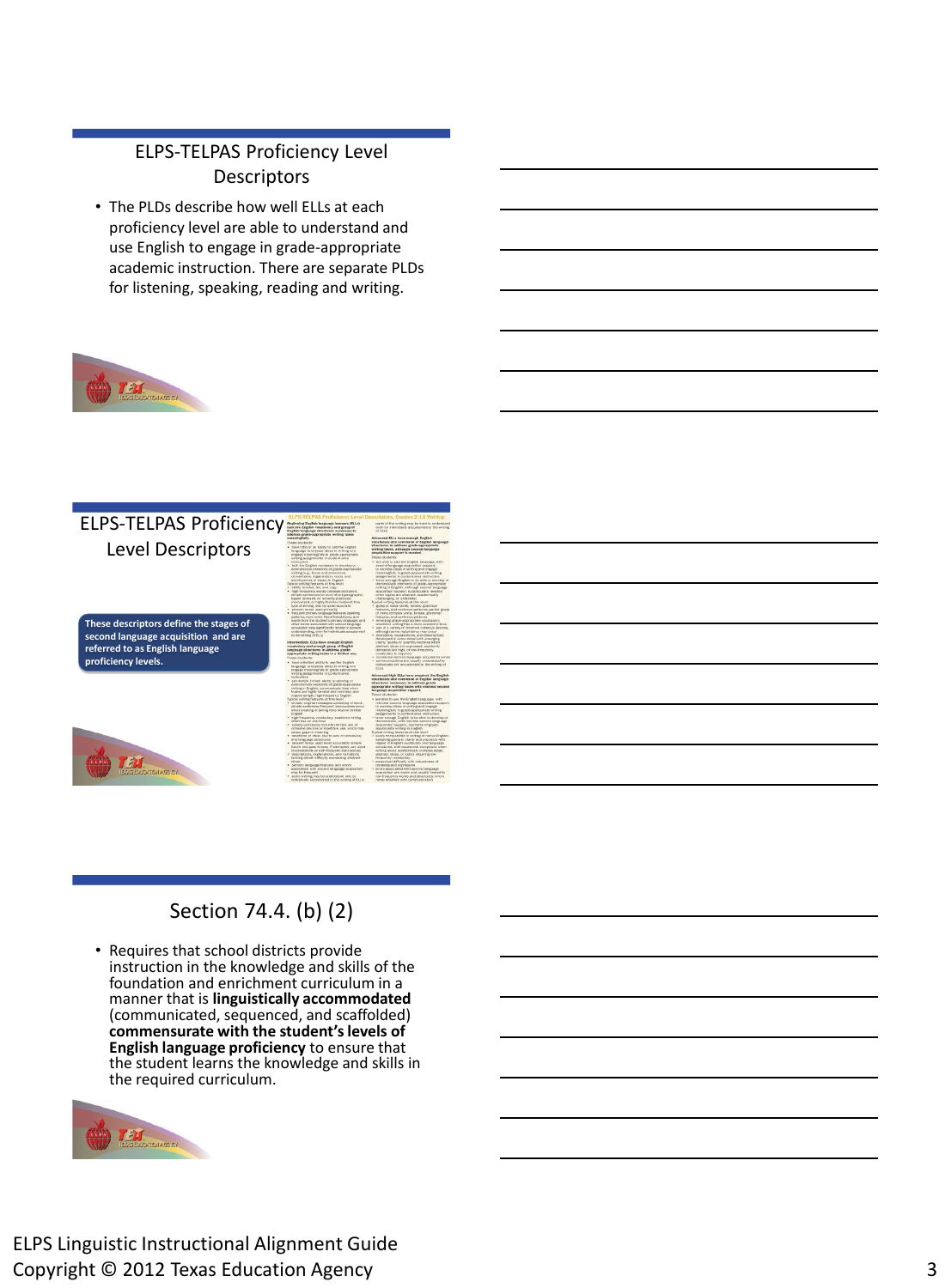#### Linguistically Accommodated Instruction

- Supplementary materials
- Instructional delivery
- Tasks based on the student's current level of language proficiency



#### Suggested Teacher Behaviors

**Linguistic accommodations are recommended language supports teachers incorporate as a means to make content area instruction accessible to ELLs.** 



ed to focus on tionary<br>frequency and multiple-<br>studery used in social and<br>staxts. perative groups to:<br>I provide atudent with or

ie-appropriate texts that will<br>vocabulary development of low-<br>v nr ammialized, content ammific r specialized: content-spec<br>arch projects that are grad<br>ent specific. it require<br>n skills such<br>v fext, dressi

## Curriculum Requirements Chapter 74.4. (a) (1)

• Requires that "the English language proficiency standards in this section outline English language proficiency level descriptors and **student expectations for English language learners (ELLs).** School districts shall implement this section as an integral part of each subject in the required curriculum. The **English language proficiency standards are to be published along with the Texas Essential Knowledge and Skills (TEKS) for each subject in the required curriculum**.

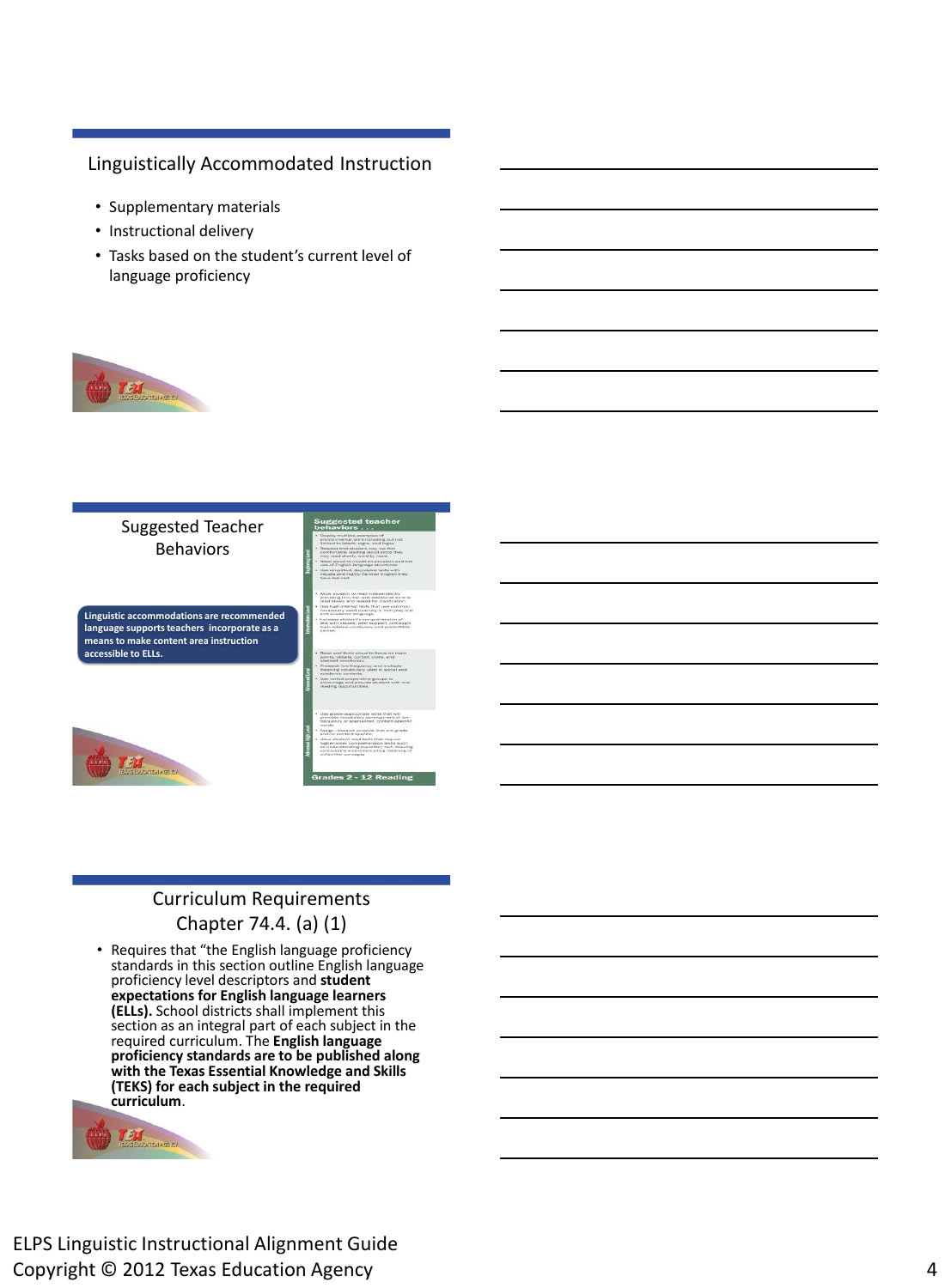## ELPS Cross-Curricular Student Expectations

**The ELPS Student Expectations integrate and focus on skills that support both social and academic language development .**



- ELPS Student Expectations<br>for Speaking K-12, 19 TAC<br>74.4(c)(3)
- tudent is expected to:<br>actice producing sounds<br>cabulary such as long a<br>ont letters, and consona<br>onounce English words<br>greasingly comprehensit short vowels,<br>clusters to<br>manner that is nd consonant<br>lish words in a<br>moreheonible:
- inconsiste to promote the internal of the internal and internal and internal internal internal internal internal internal internal internal internal internal internal of the distribution of the distribution of the constant
- for classicoon communication;<br>apparent communication;<br>turns, sentence lengths, sentence types<br>connecting words with increasing acconnecting words with increasing ac<br>and ease as more English is acquired and ease as more for ative lear
- interactions, and give information ranging from<br>the very limited bank of high-frequency<br>and, concrete vocabulary, including<br>vords and expressions needed for be<br>vords and expressions needed for be<br>to using abstract and cont press opinions, ideas, and<br>am communicating single w<br>rrases to participating in ex<br>ans on a variety of social an<br>iate academic topics:
- priate academic topics.<br>
narrate, describe, and explain with increasing<br>
specificity and detail as more English is<br>
acquired;
- lapt spoken language appropriately for<br>ormal and informal purposes; and illy to information presented in<br>y of print, electronic, audio, and<br>ia to build and reinforce concep<br>as attainment.

#### College and Career Readiness **Standards**

• The CCRS are designed to represent a full range of knowledge and skills students need to succeed in entry-level college courses, as well as in a wide range of majors and careers.



#### **I. Key Cognitive Skills** College and Career A. Intellectual curlosity<br>(1) Engage in scholarly inquiry and dialogue.<br>(2) Accept constructive criticism and revise pen<br>valid evidence warrants. Readiness Standards **B. Reasoning The CCRS provide competencies and skills that graduating students must D.** Academic behaviors (1) Self-monitor learning **possess to continue their education beyond high school.**



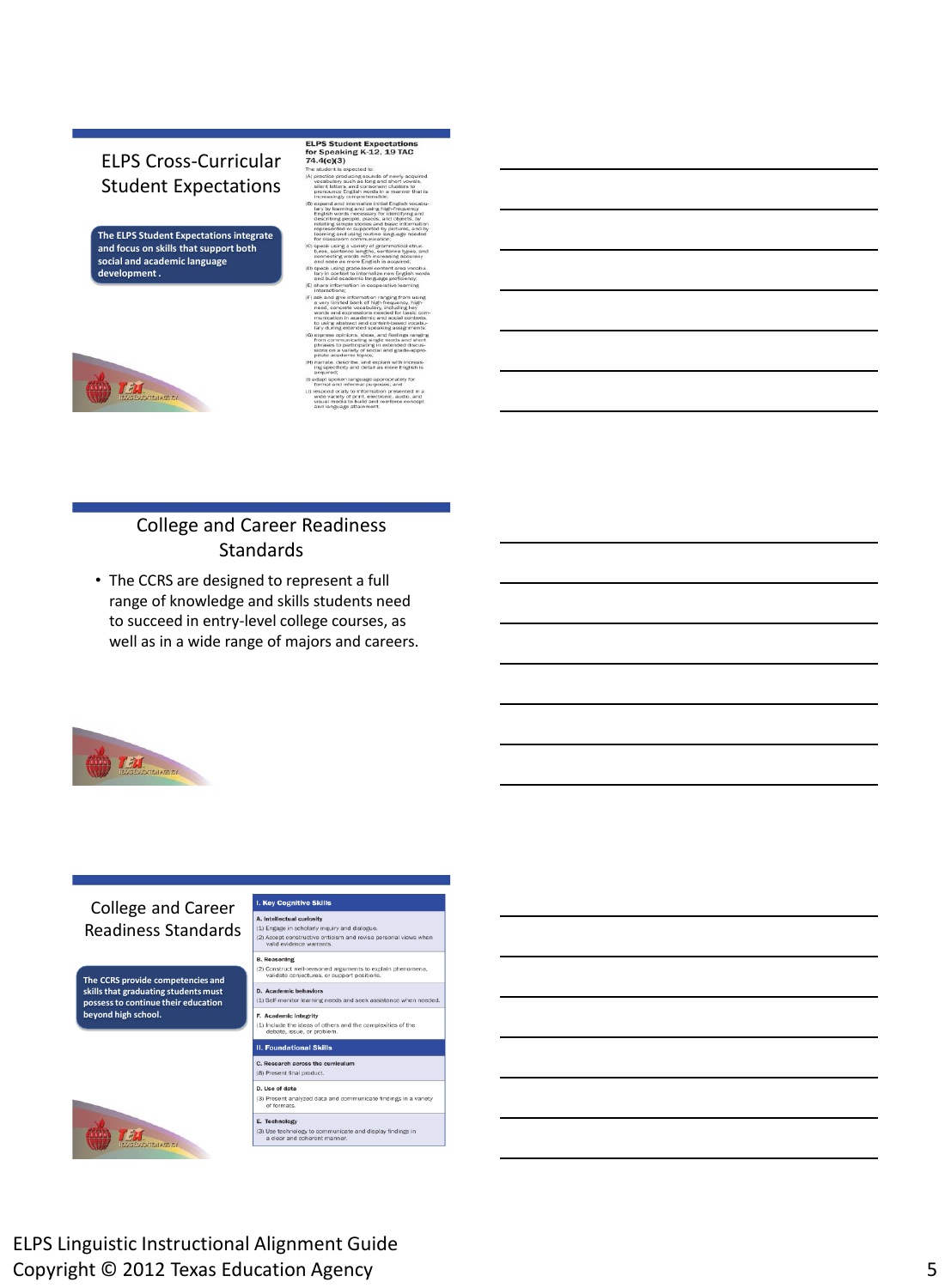## Curriculum Requirements Chapter 74.4. (b) (1)

• Requires that school districts **identify the student's English language proficiency levels** in the domains of listening, speaking, reading, and writing in accordance with the proficiency level descriptors for the beginning, intermediate, advanced, and advanced high levels.



### ELPS-TELPAS Proficiency Profile

**By listing students' names according to their individual language ratings, students' proficiency levels will be aligned to suggested linguistic accommodations.** 



|                            | Listening | Spoaking | Reading | Writing |
|----------------------------|-----------|----------|---------|---------|
|                            |           |          |         |         |
|                            |           |          |         |         |
|                            |           |          |         |         |
|                            |           |          |         |         |
| <b>Beginning</b> Lovel     |           |          |         |         |
|                            |           |          |         |         |
|                            |           |          |         |         |
|                            |           |          |         |         |
|                            |           |          |         |         |
|                            |           |          |         |         |
|                            |           |          |         |         |
| contract form form         |           |          |         |         |
|                            |           |          |         |         |
|                            |           |          |         |         |
|                            |           |          |         |         |
|                            |           |          |         |         |
|                            |           |          |         |         |
| Monwell Low!               |           |          |         |         |
|                            |           |          |         |         |
|                            |           |          |         |         |
|                            |           |          |         |         |
|                            |           |          |         |         |
|                            |           |          |         |         |
|                            |           |          |         |         |
|                            |           |          |         |         |
|                            |           |          |         |         |
| <b>Advanced High Level</b> |           |          |         |         |
|                            |           |          |         |         |
|                            |           |          |         |         |

# Using TELPAS Data



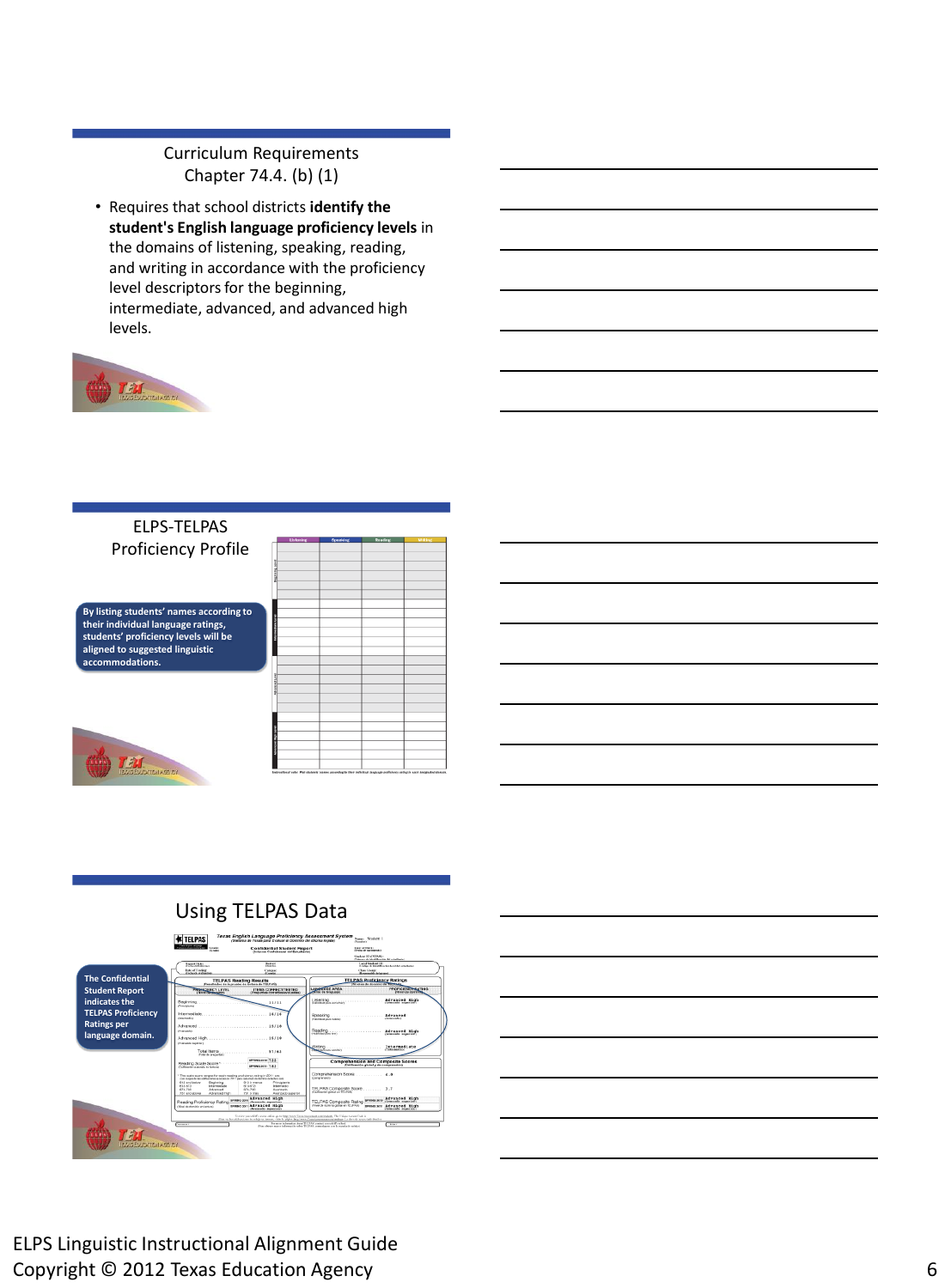

| Listening                    | Speaking          | Reading                                   | <b>writing</b> |
|------------------------------|-------------------|-------------------------------------------|----------------|
|                              |                   |                                           |                |
|                              |                   |                                           |                |
|                              |                   |                                           |                |
|                              |                   |                                           |                |
|                              |                   |                                           |                |
|                              |                   |                                           |                |
|                              |                   |                                           |                |
|                              |                   |                                           |                |
|                              |                   |                                           |                |
|                              |                   |                                           |                |
|                              |                   |                                           |                |
|                              |                   |                                           |                |
|                              |                   |                                           |                |
|                              |                   |                                           |                |
|                              |                   |                                           |                |
|                              |                   |                                           |                |
|                              |                   |                                           |                |
|                              |                   |                                           |                |
|                              |                   |                                           |                |
|                              |                   |                                           |                |
|                              |                   |                                           |                |
|                              |                   |                                           |                |
|                              |                   |                                           |                |
|                              |                   |                                           |                |
|                              |                   |                                           |                |
|                              |                   |                                           |                |
| Student 1                    |                   |                                           |                |
|                              |                   |                                           |                |
|                              |                   |                                           |                |
|                              |                   |                                           |                |
|                              |                   |                                           |                |
|                              |                   |                                           |                |
|                              |                   |                                           |                |
|                              |                   |                                           |                |
| diameter River conditions in | <b>CONTRACTOR</b> | the state of the state<br><b>DELLE BA</b> |                |





721

| <b>Deadle</b><br>$\sim$                                                                                                                                                                                                                                                         | <b>Confidential Student Booner</b><br>Calence Confidencial Joi Functionist                                                  |                                              | <b>Security</b><br>and the company of<br><b>CALL &amp; HALLMARK</b>                                                                                                                                                                                                           |
|---------------------------------------------------------------------------------------------------------------------------------------------------------------------------------------------------------------------------------------------------------------------------------|-----------------------------------------------------------------------------------------------------------------------------|----------------------------------------------|-------------------------------------------------------------------------------------------------------------------------------------------------------------------------------------------------------------------------------------------------------------------------------|
|                                                                                                                                                                                                                                                                                 |                                                                                                                             |                                              | Chinese of the Alberta Montanger                                                                                                                                                                                                                                              |
| State Links                                                                                                                                                                                                                                                                     | 11222<br><b>Section</b>                                                                                                     |                                              | $-1111111$<br>College & Marketing for the American College                                                                                                                                                                                                                    |
| <b>Search Traders</b>                                                                                                                                                                                                                                                           | <b>Contract</b><br>œ                                                                                                        |                                              | Check Country                                                                                                                                                                                                                                                                 |
|                                                                                                                                                                                                                                                                                 | TELPAS Reading Results<br>more painted on all concepts as a first to be late and to                                         |                                              | <b>TELENS Profitancy Balloca</b><br><b><i>CRASSA de distante da Vill-Pada</i></b>                                                                                                                                                                                             |
| <b>BUSINESS MARTIN A STARRA</b><br><b>Charlie Consider</b>                                                                                                                                                                                                                      | <b>FRANK CORRACTORATES</b><br><b>Distances are adjusted at adjust</b>                                                       | ANGEMENT APEA<br>Links by bronzes.           | <b>PERMIT SINCY BATING</b><br><b>Head do Bergens</b>                                                                                                                                                                                                                          |
| designation of                                                                                                                                                                                                                                                                  |                                                                                                                             | Listening<br><b>Contained all a province</b> | Advanced High-<br>increase constally                                                                                                                                                                                                                                          |
| http://www.com/com/com/com/com/com/com/24/24<br><b>Service Ave</b>                                                                                                                                                                                                              |                                                                                                                             | Speaking<br>Contractor of the American       | 14111111111<br><b>CONTRACTOR</b>                                                                                                                                                                                                                                              |
| <b>BASINE</b>                                                                                                                                                                                                                                                                   |                                                                                                                             | Bearing<br><b>CONTRACTOR</b>                 | Advanced \$1.000<br>domassic complete                                                                                                                                                                                                                                         |
| Advanced Mark Committee of the Committee of the Committee of the Committee of the Committee of the Committee of the Committee of the Committee of the Committee of the Committee of the Committee of the Committee of the Comm<br><b>Reading Associate</b><br>chase as expenses |                                                                                                                             | <b>HANNA MORE</b>                            | International                                                                                                                                                                                                                                                                 |
| <b>Magazines Scrate Service 1: 1111   1111   122</b><br>all-Mennedy a sensity for brokers.                                                                                                                                                                                      | <b>MARINA MEATORS</b><br>presented and their                                                                                |                                              | Comprehension and Composite Scores<br><b>CARTICATON ASSAULT AN INFORMATION</b>                                                                                                                                                                                                |
| The state stone money for each beating outliners which is 2011 are<br>The states are the collection of the collection of the collection of the state of the collection<br>And work business<br>Bergman                                                                          | <b>Brid &amp; Swing</b><br>Percenta                                                                                         | <b>Contractor</b>                            |                                                                                                                                                                                                                                                                               |
| 413.473<br><b>Low conclusion</b><br>111.222<br>Afunciad<br>This work stresses<br><b><i><u>International</u></i></b>                                                                                                                                                             | <b>ALCOHOL</b><br><b><i><u>Internation</u></i></b><br>$-100 - 100$<br>Euterante<br>This product<br><b>Company's company</b> | Continued and an Only Early                  |                                                                                                                                                                                                                                                                               |
| Reading Proficiency Rating                                                                                                                                                                                                                                                      | men on Afranced High<br>changed presented                                                                                   | TEL EAG Composite Satire                     | Advanced \$5.00<br><b>ARRAIG MORE</b><br><b>Show a site of the contract of the contract of the contract of the contract of the contract of the contract of the contract of the contract of the contract of the contract of the contract of the contract of the contract o</b> |
| Abut to the bit an actual                                                                                                                                                                                                                                                       | money and Advanced High-                                                                                                    | the state models when an U. Sales            | Advanced First<br><b>BERNAD MOR</b><br><b>CONTROL 12-200</b>                                                                                                                                                                                                                  |

|                        | Listoning | Spoaking  | Reading                                                                                                                      | writing |
|------------------------|-----------|-----------|------------------------------------------------------------------------------------------------------------------------------|---------|
|                        |           |           |                                                                                                                              |         |
|                        |           |           |                                                                                                                              |         |
|                        |           |           |                                                                                                                              |         |
| <b>Beginning</b> Lovel |           |           |                                                                                                                              |         |
|                        |           |           |                                                                                                                              |         |
|                        |           |           |                                                                                                                              |         |
|                        |           |           |                                                                                                                              |         |
|                        |           |           |                                                                                                                              |         |
|                        |           |           |                                                                                                                              |         |
|                        |           |           |                                                                                                                              |         |
| Information Level      |           |           |                                                                                                                              |         |
|                        |           |           |                                                                                                                              |         |
|                        |           |           |                                                                                                                              |         |
|                        |           |           |                                                                                                                              |         |
|                        |           |           |                                                                                                                              |         |
|                        |           |           |                                                                                                                              |         |
|                        |           | Student 1 |                                                                                                                              |         |
|                        |           |           |                                                                                                                              |         |
| Advanced Lovel         |           |           |                                                                                                                              |         |
|                        |           |           |                                                                                                                              |         |
|                        |           |           |                                                                                                                              |         |
|                        |           |           |                                                                                                                              |         |
|                        |           |           |                                                                                                                              |         |
|                        |           |           |                                                                                                                              |         |
|                        |           |           |                                                                                                                              |         |
| <b>Manual High Low</b> |           |           |                                                                                                                              |         |
|                        |           |           |                                                                                                                              |         |
|                        |           |           |                                                                                                                              |         |
|                        |           |           |                                                                                                                              |         |
|                        |           |           |                                                                                                                              |         |
|                        |           |           |                                                                                                                              |         |
|                        |           |           | Instructional eater Phot students' eames according to their includinal language profisioncy rating in each designated dumain |         |

| TEAS EDUCATION ASSIST |
|-----------------------|
|                       |





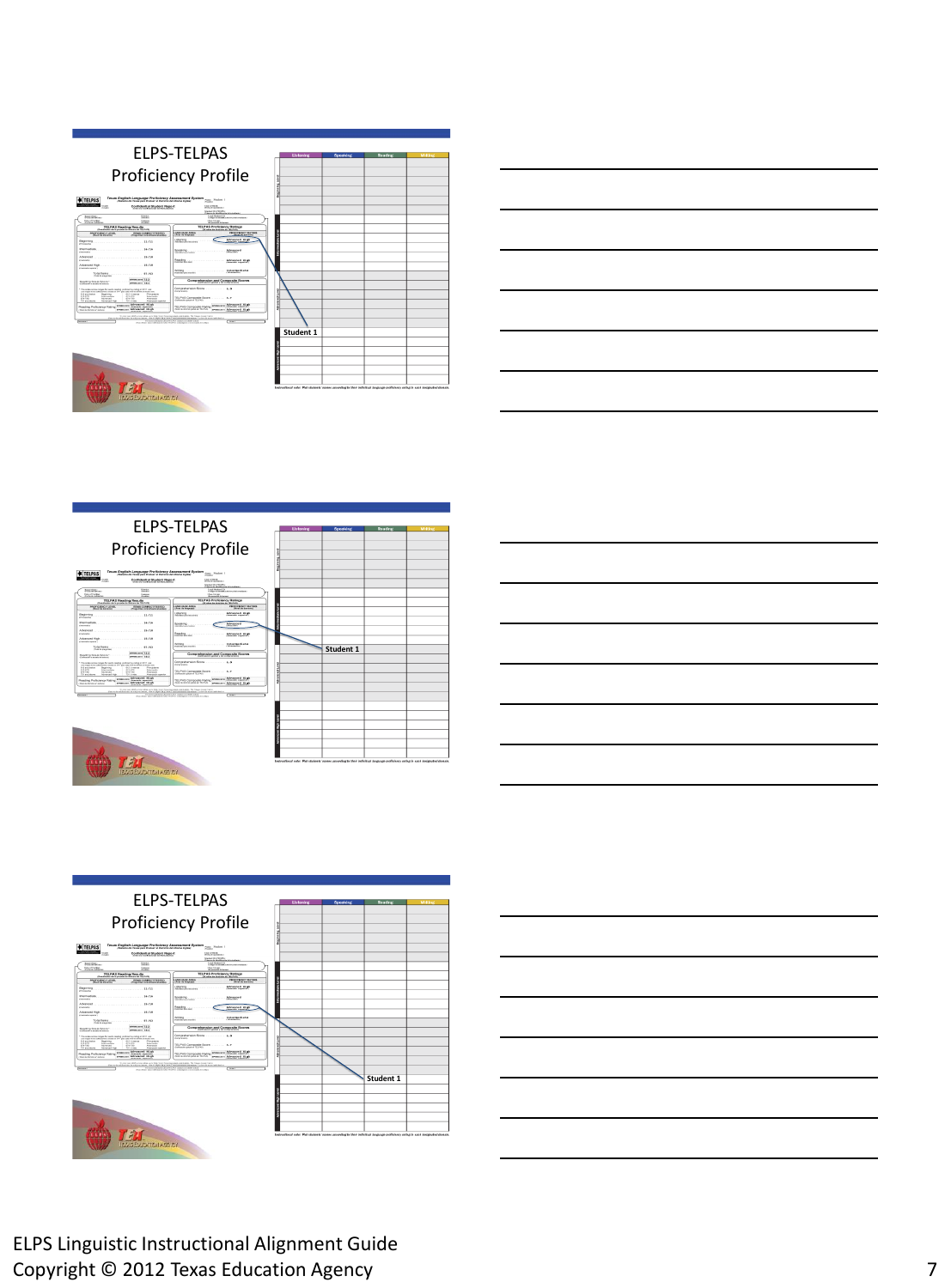



ELPS-TELPAS Proficiency Profile

**Utilizing the ELPS-TELPAS Proficiency Profile allows teachers to make meaningful instructional and linguistic decisions.** 



| <b>Listening</b> | Spoaking  | Reading              |                  |
|------------------|-----------|----------------------|------------------|
| Student 2        | Student 2 | Student <sub>2</sub> | <b>Student 2</b> |
|                  |           |                      | <b>Student 5</b> |
|                  |           |                      |                  |
|                  |           |                      |                  |
|                  |           |                      |                  |
|                  |           |                      |                  |
| <b>Student 5</b> | Student 5 | Student 3            | Student 1        |
|                  |           | Student 4            | Student 3        |
|                  |           | <b>Student 5</b>     | Student 4        |
|                  |           |                      |                  |
|                  |           |                      |                  |
|                  |           |                      |                  |
| Student 4        | Student 1 |                      |                  |
|                  | Student 4 |                      |                  |
|                  |           |                      |                  |
|                  |           |                      |                  |
|                  |           |                      |                  |
|                  |           |                      |                  |
|                  |           |                      |                  |
| Student 1        | Student 3 | Student 1            |                  |
| Student 3        |           |                      |                  |
|                  |           |                      |                  |
|                  |           |                      |                  |
|                  |           |                      |                  |
|                  |           |                      |                  |

## Monitoring Progress

• The ELPS require that linguistic accommodations used during instruction be monitored and adjusted as needed during the school year as students reach **higher proficiency levels** and/or become familiar with the content.